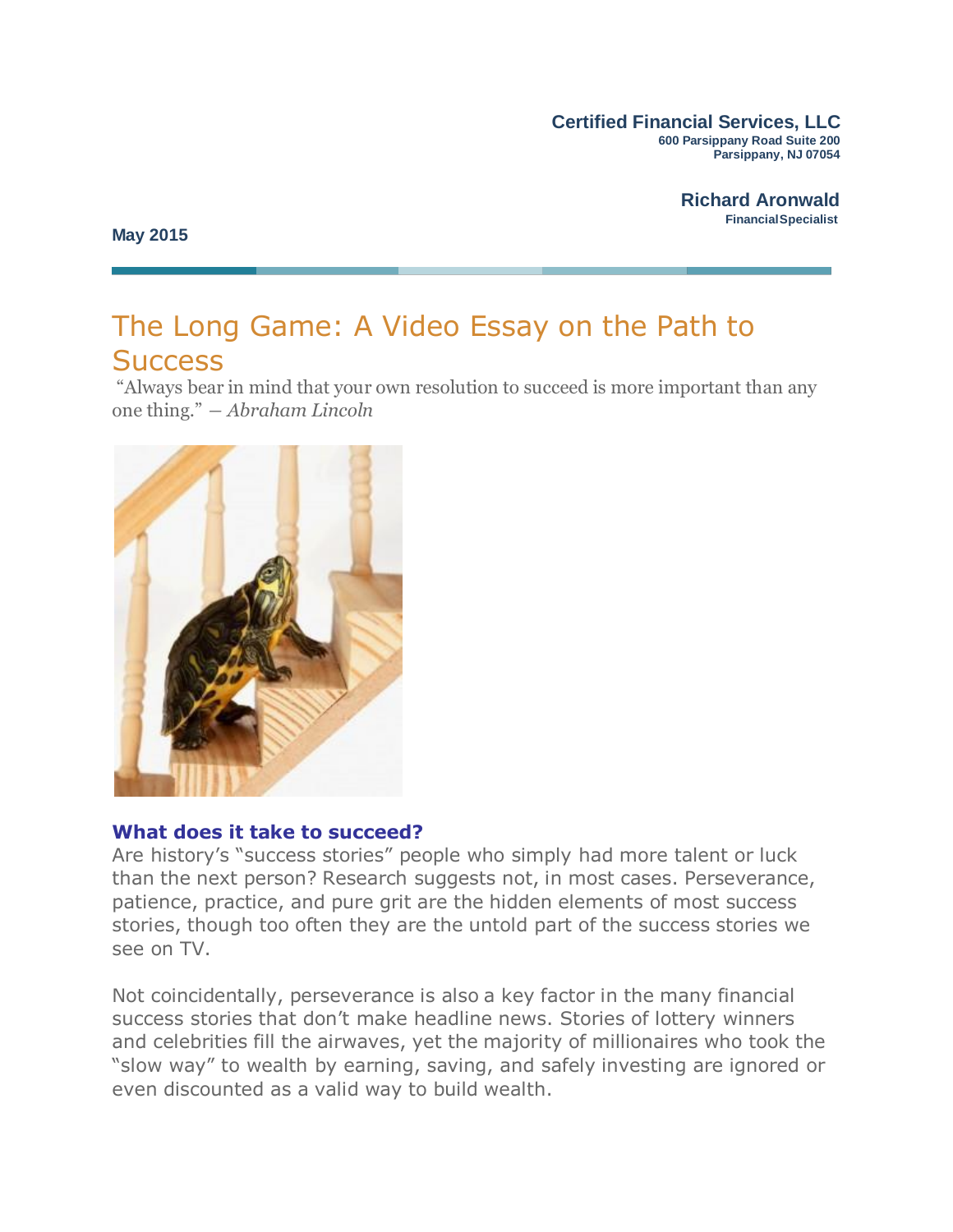**The Long Game** is a video essay designed by Adam Westbrook and originally released on [Delve.TV](http://delve.tv/) that gives us valuable and entertaining history lessons while asking us to consider a fresh perspective on success. Brilliantly up-ending preconceptions we may have about people we now consider great artists, leaders, and inventors such as Leonardo DaVinci, The Long Game is a message that we desperately need to hear during this age of instant gratification and overnight success.

Give the link below a click – you'll be very glad you did! As a matter of fact, grab a bowl of pop-corn and watch this with your teenage child or grandchild. A great life lesson.

## **The Long Game, Part 1: Why Leonardo DaVinci was a Loser**



### **Click HERE to [watch Part](http://vimeo.com/84022735) 1.**

We don't want to keep you in suspense, so please proceed to the second half for "the rest of the story"!



The message of The Long Game is also applicable to so much in our lives. Where are you in your "long game" – or games – that you are pursuing? Are you willing to push through "the difficult years" to learn your craft, to grow your business, to nurture the relationships, ideas, and talents that may one day be your own legacy?